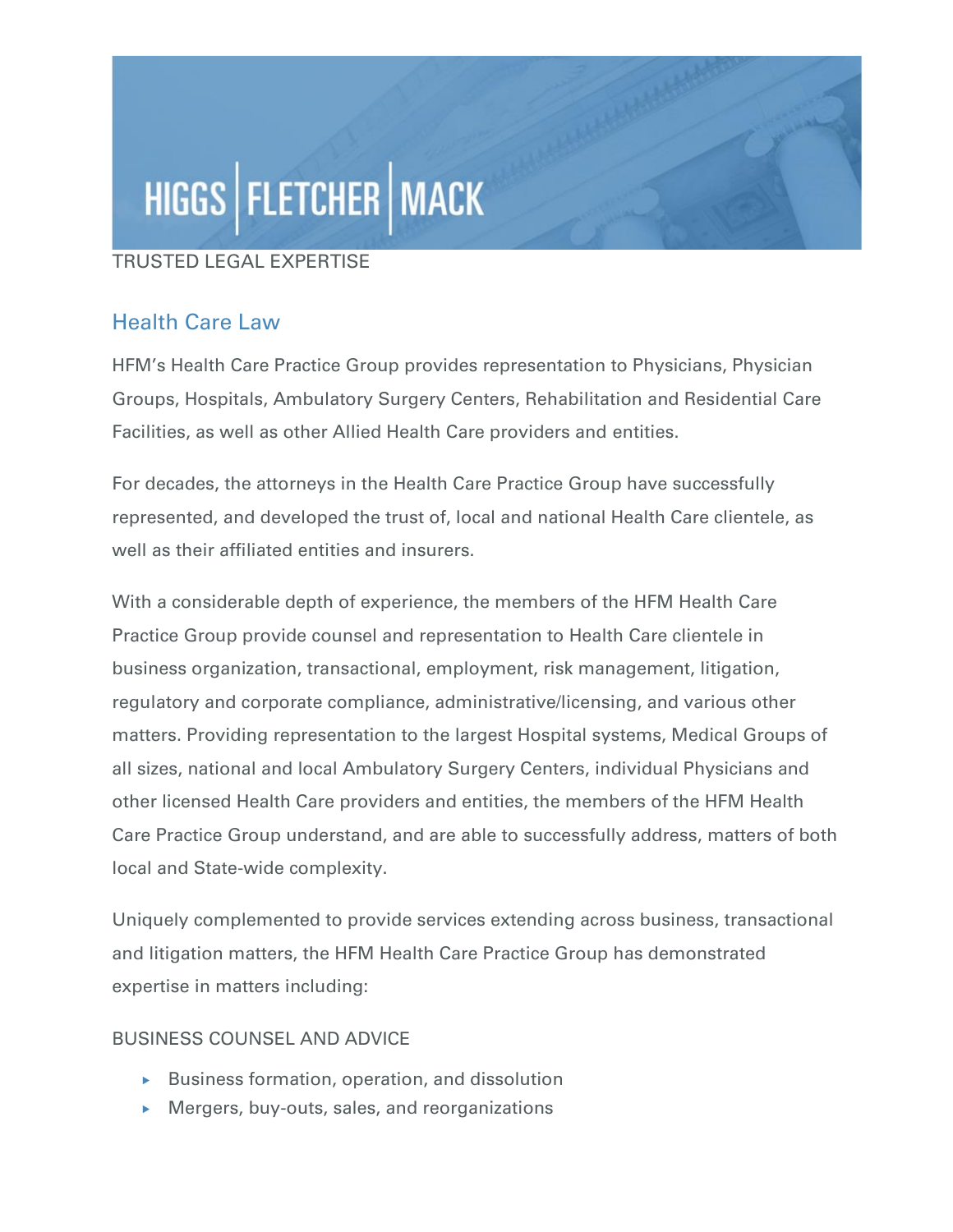- ▶ Corporate and business organization; governance issues
- Anti-Kickback and self-referral compliance
- $\blacktriangleright$  Employment and termination agreements and counseling
- Medical Group acquisitions, purchase and ownership agreements
- **Lease review and negotiation**
- Physician and other individual Health Care Provider acquisition, termination, and separation agreements
- **Intellectual Property rights protection**
- Medical Foundation affiliations and documentation
- $\blacktriangleright$  Management services organizations
- **Litigation and Litigation-Related Services**
- Risk Management and Litigation-avoidance
- $\triangleright$  Litigation expertise in California State courts, Federal courts, Office of Administrative Hearings, California State Licensing agencies, and alternative dispute resolution forums
- $\blacktriangleright$  Business litigation and contract disputes
- $\blacktriangleright$  Employment litigation and counseling
- $\triangleright$  Class action claims
- ▶ Medical device and drug issues/claims
- $\blacktriangleright$  Products liability
- $\blacktriangleright$  Intellectual property litigation
- $\triangleright$  Defense of professional liability claims
- Elder and dependent abuse claims
- $\blacktriangleright$  Administrative/licensing agency investigations and disciplinary matters
- ▶ Data privacy and breach litigation; HIPAA compliance
- ▶ ADA accessibility litigation
- $\blacktriangleright$  Health care entity tax controversy representation

#### TRANSACTIONAL SERVICES

- $\triangleright$  Business formation, operation, and dissolution
- Mergers, buy-outs, sales, and reorganizations
- ▶ Corporate and business organization; governance issues
- Anti-Kickback and self-referral compliance
- Employment and termination agreements and counseling
- Medical Group acquisitions, purchase and ownership agreements
- $\blacktriangleright$  Lease review and negotiation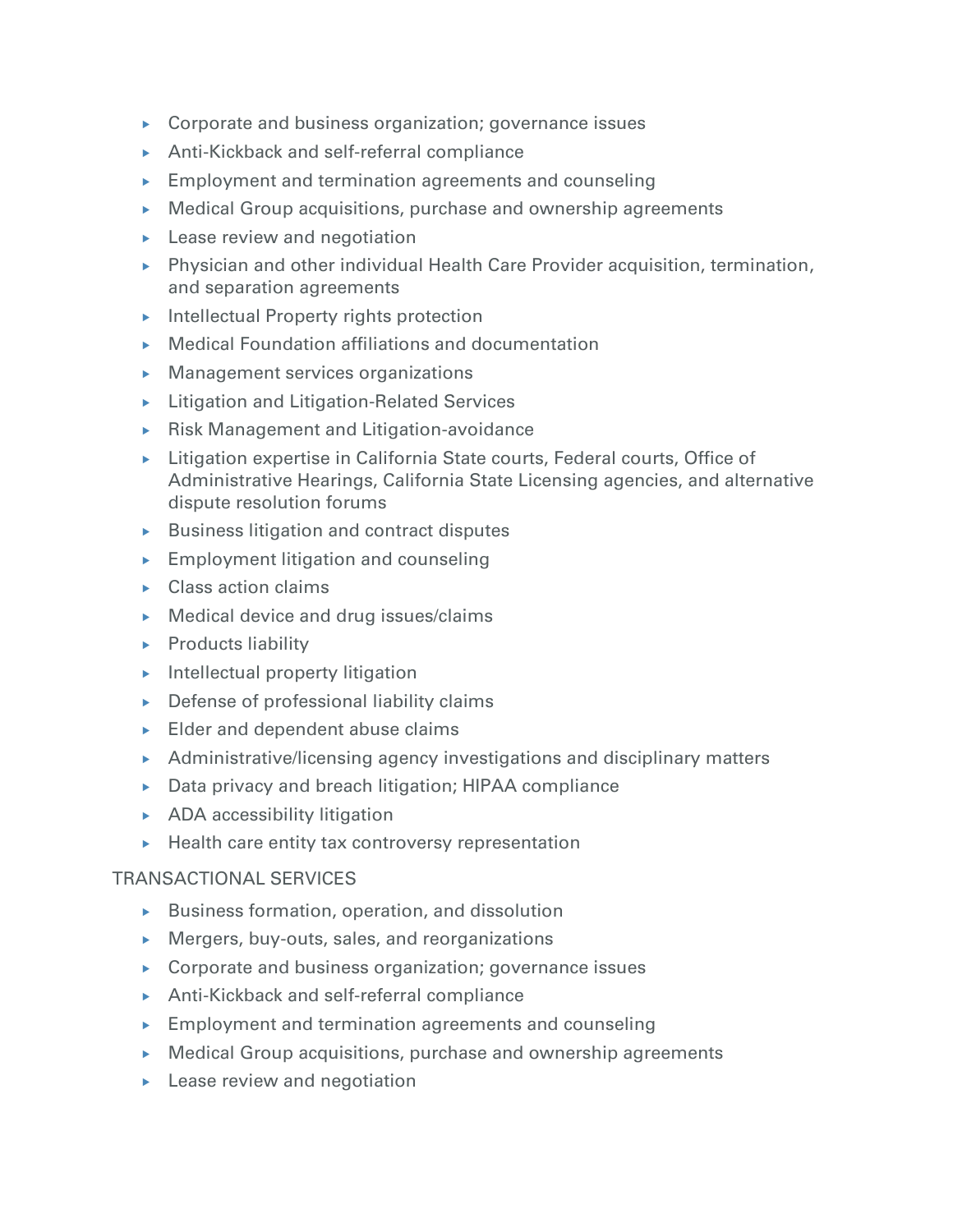- Physician and other individual Health Care Provider acquisition, termination, and separation agreements
- $\blacktriangleright$  Intellectual Property rights protection
- Medical Foundation affiliations and documentation
- **Management services organizations**

#### LITIGATION AND LITIGATION-RELATED SERVICES

- Risk Management and Litigation-avoidance
- ▶ Litigation expertise in California State courts, Federal courts, Office of Administrative Hearings, California State Licensing agencies, and alternative dispute resolution forums
- $\blacktriangleright$  Business litigation and contract disputes
- **Employment litigation and counselling**
- $\triangleright$  Class action claims
- **Medical device and drug issues/claims**
- $\blacktriangleright$  Products liability
- $\blacktriangleright$  Intellectual property litigation
- $\triangleright$  Defense of professional liability claims
- Elder and dependent abuse claims
- Administrative/licensing agency investigations and disciplinary matters
- Data privacy and breach litigation; HIPAA compliance
- **ADA** accessibility litigation
- $\blacktriangleright$  Health care entity tax controversy representation







SUSAN E. BASINGER STEVEN M. BRUNOLLI MARCO F. GARAVAGLIA